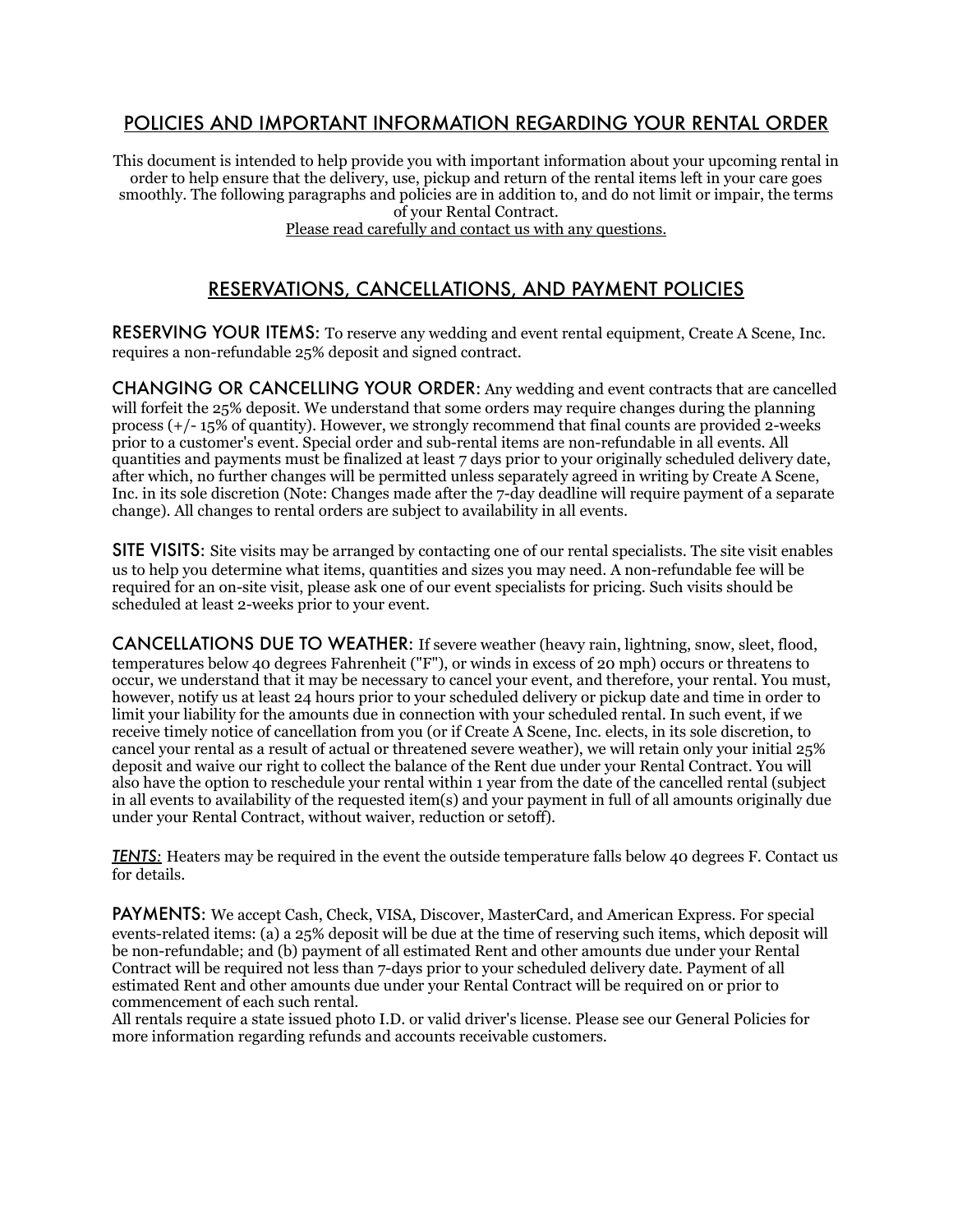*ACCOUNTS RECEIVABLE CUSTOMERS-NET 30:* You may be eligible to establish a charge/credit account with Create A Scene, Inc. If you wish to be invoiced or set up an account, a credit application will be required along with a signed contract.

*BAD CHECKS:* A service fee equal to the lesser of: (a) \$25, or (b) the maximum charge permitted under applicable law will be applied to any contract that is paid with a bad check.

*REFUNDS:* All refunds will be made through the same payment method in which the applicable payment was originally received by Create A Scene, Inc. Checks and credit cards can take up to 3 full weeks to be received or to appear on statements, and cash may take up to 2 business days to be received.

## RENTAL PERIOD

Depending on the item, we offer 24-hour/full-day, weekly, and monthly rates.

All wedding and event rentals are based on a 24-hour rental rate and will be due back the following calendar day by 5:00p.m. local time. Our Saturday-Monday weekend rates are based on a 1-day rental for weddings and events. Contact us for answers to any additional questions regarding our weekend rates.

CUSTOMER PICKUP / RETURNS: For wedding / event rentals, we typically allow customers to pickup their requested item(s) on the originally scheduled commencement date of their rental(s) and return such item(s) to Create A Scene, Inc. not later than 5:00 p.m. local time on the following calendar day for a 1-day rental rate.

OVERDUE ITEM(S): If any item(s) is/are returned after the due date agreed upon on the Rental Contract (or if any such item(s) is/are returned other than in the condition required under the Rental Contract), the customer is responsible for paying a 1-day rental charge for each day during which any Item(s) remain unreturned or unavailable for further rental. Any item(s) not returned to Create A Scene, Inc. within 7 consecutive days following the originally scheduled return date set forth in the Rental Contract (absent a separate written extension agreement signed by Create A Scene, Inc.) will be deemed lost, stolen or destroyed, in which event the customer will be charged for the full replacement cost of such item(s), together with all costs and expenses incurred by Create A Scene, Inc. in connection therewith (including without limitation, the actual cost of such item(s), all taxes, tolls and duties as well as packing, shipping, delivery, and related charges, and all rent and other amounts accruing under the Rental Contract until such item(s) is/are returned to or received by Create A Scene, Inc. as required under the Rental Contract).

## Limited Damage Waiver

Our limited damage waiver ("LDW") is *optional* and may be declined if the customer provides any and all physical damage (or "inland marine") insurance required under the Rental Contract, but must the decision to decline LDW must be made prior to the customer's receipt of any item(s) rented from Create A Scene, Inc. If purchased and paid for by the customer prior to commencement of the applicable rental, LDW limits the customer's liability for accidental damage to item(s) covered by LDW during the rental term (subject to certain limitations and exclusions as set forth in the Rental Contract) to 20% of the first \$10,000 of such damage. Among other things, LDW does not cover damage resulting from misuse, abuse or breach of the Rental Contract. It is **NOT insurance.** The LDW fee is non-refundable. See your Rental Contract for additional details.

DISHES, GLASSWARE, FLATWARE: If broken, pieces must be returned for LDW to apply (missing items will not be covered by LDW and will be charged at full replacement cost - this includes racking, flatware tubs and crates).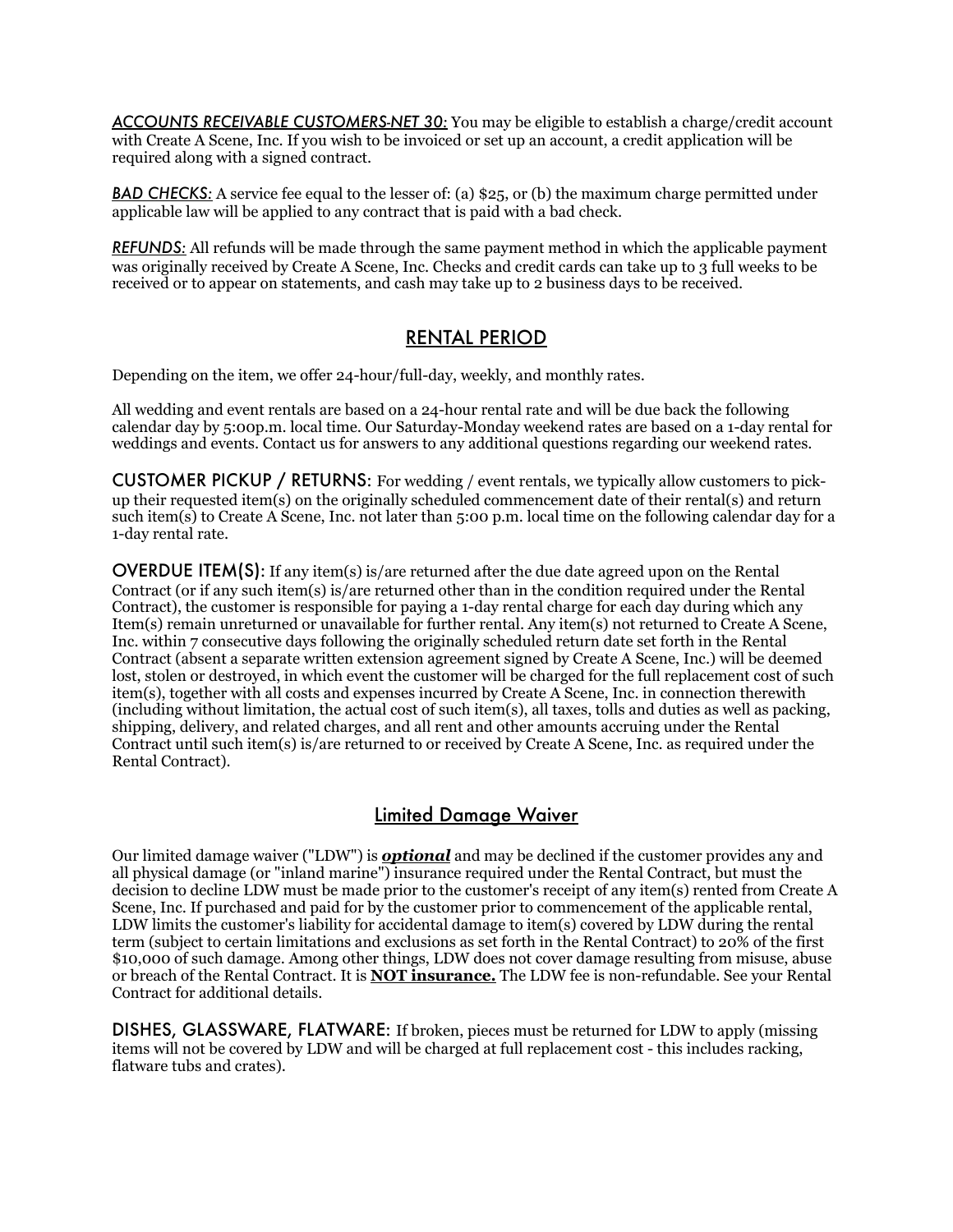DAMAGE WAIVER DECLINED: If LDW is declined, the customer will be responsible for 100% of any loss, damage to or destruction of the rented item(s) (at full new replacement cost). We reserve the right to charge the customer's debit and/or credit card(s) on file after we have notified the customer of the damages.

#### EXAMPLES:

#### *Covered:*

-wine glass or dish accidentally broken or chipped, if the pieces are returned or documented

-tent damaged in wind storm or hail damage

-inflatable accidentally damaged by a seam rip

#### *Not Covered:*

-rental item falls out of a customer's vehicle

-glass or dish broken and pieces are not returned or documented

-items that are missing or lost

## CUSTOMER PICK-UP POLICIES

We offer customer pickups and returns Monday-Saturday during business hours. Certain items may require delivery by one of our rental specialists. Please keep in mind the size of vehicle needed to pick up equipment. Most tables and inflatables will require a large pickup truck or trailer to transport. If you are unsure, please ask one of our rental specialist for more information.

# DELIVERY AND PICK-UP POLICIES

All deliveries will require a signature upon time of delivery. It is the customer's responsibility to verify, examine and test all items and counts and immediately notify Create A Scene, Inc. of any discrepancies, malfunctions and/or defects. Otherwise we will assume all counts were correct and all items were complete, in good order, condition and repair, and otherwise in all ways acceptable to you upon our delivery or your receipt of the same.

#### TAIL-GATE DELIVERIES AND PICKUPS INCLUDED:

• Ground-floor drop-off/pick-up, and leveled surface to accommodate wheeled carts if needed.

• Deliveries/Pickups that occur Monday-Saturday between 8:00 a.m. and 5:00 p.m. local time.

• Tables and chairs will be dropped off in stacks and must be properly re-stacked prior to our retrieval. Additional fees may apply if items are not stacked.

• Linens, in most cases, will arrive on z-bars and will be hung inside nylon bags. Linens will need to be placed into nylon bags upon pickup arrival.

Dinnerware, glassware, and flatware will be dropped off in plastic crates and tubs, and will need to be rinsed of food and placed back into the same crates upon pickup or additional fees could apply.

DELIVERY CHARGE: We are located in Central Illinois in Morton, but we serve a much broader area. For deliveries/pickups to/from any location within 20 miles of our Morton store, we charge \$60 (\$30 delivery, \$30-pickup). For locations more 20 miles from our Morton store, charges for deliveries/pickups are calculated at \$4 per mile one-way (which includes both delivery and pickup). If additional trips are required, additional fees will apply.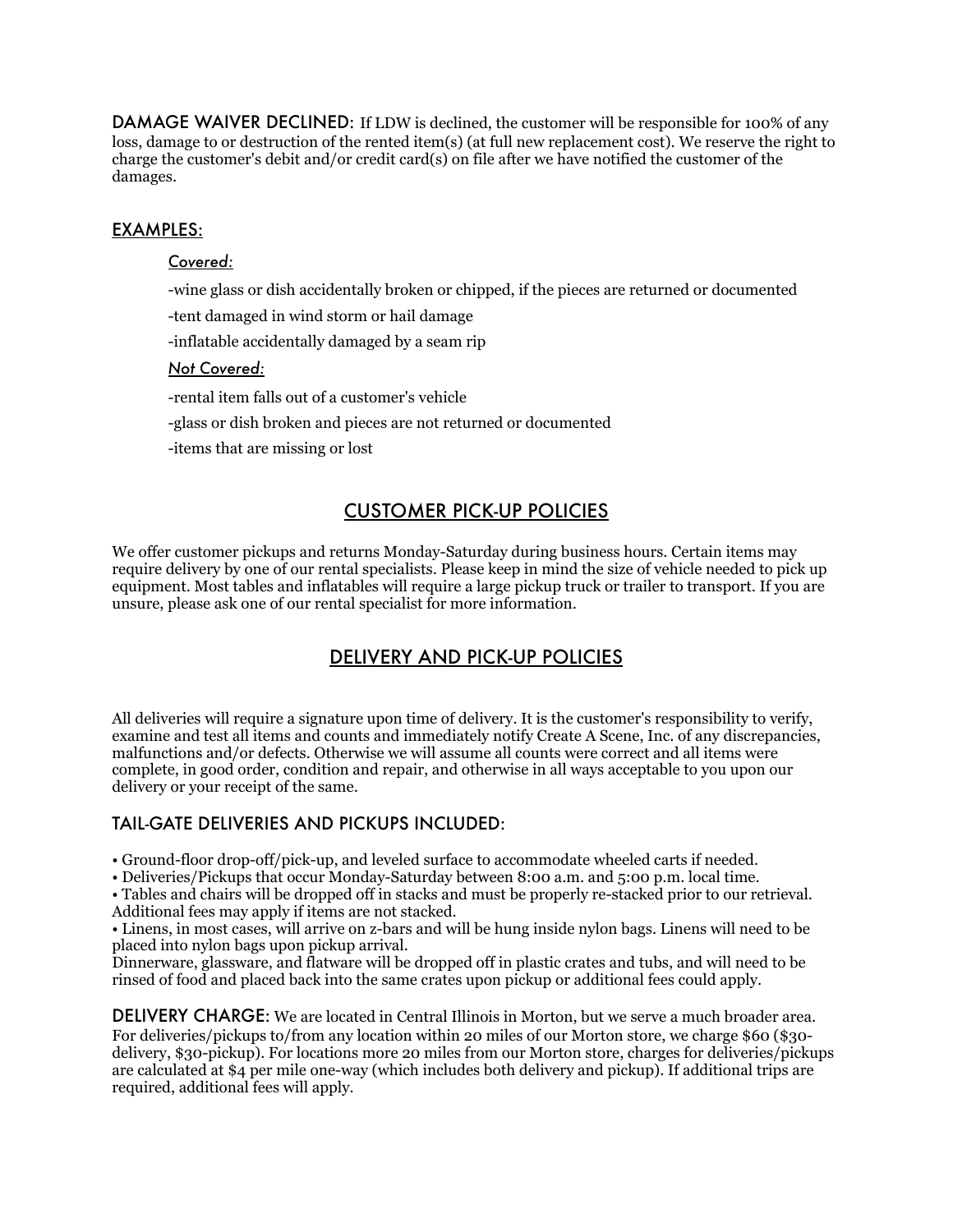*EXAMPLE:* Elmwood is approximately 37 miles (37 x \$4= \$148 for delivery and pickup)

EXTENDED HOURS FEE: Our regular business hours are 8:00 a.m. to 5:00 p.m. local time, Monday through Friday, and 8:00 a.m. to 1:00 p.m. on Saturday. If we agree to provide any item(s) or services outside of our regular business hours, an additional charge of \$200 will apply in each instance (subject in all events to availability).

DELIVERY / PICKUP WINDOW: Deliveries and Pickups will be scheduled for mornings (8:00 a.m. to 12:30 p.m. local time) or afternoons (12:30 p.m. to 5:00 p.m. local time), Monday through Saturday. Deliveries / Pickups requiring less than a 2-hour advance notice window will be charged an additional \$50. For Deliveries and/or Pickups which require more exact timing (within a half-hour window), a \$100 one-time fee will apply in each instance.

#### *\*\* All customers have the option to call us within 24-hours before their scheduled delivery date and time for a closer estimated delivery time, and we can have someone notify you when we are on our way .\*\**

\*\* Additional fees may apply if there are issues at the time of delivery (stairs, elevators, long hauls, delivery/setup area not prepared, cleared of obstacles or animal feces, properly sheltered and protected in the event of inclement weather, decorations removed, etc.). \*\*

# SETUP AND TEARDOWN POLICIES

Unless otherwise reflected in your Rental Contract, the following items will include setup and teardown in the estimated Rent: *Inflatables, tents, stage, dance floors, arbors, trellis, light structures, chiavaris, vineyards, and Louis chairs.*

The foregoing notwithstanding, the following items will require an additional setup and teardown fee:

- Folding chairs (plastic or garden style): \$1 per chair;
- Tables: \$2 per table;
- Linens: \$2 per linen;
- Napkins: We do offer a service of pre-folding, but we do not place them at each table setting. Additional pricing will be offered upon request based on the difficulty of the fold;
- Café lights: Installation and teardown in our tents only (we do not install lights anywhere else but inside our tents) ( $\$1$  per foot =  $\$45$  per strand); and
- Dinnerware, flatware, and glassware: we do not offer any setup/teardown services that require placing table settings.

#### *\*\* If setup is required for any tables or chairs, you must provide us with a complete and accurate room or space diagram as well as an on-site contact person authorized to make decisions on your behalf. \*\**

# CLEANING POLICIES

All items rented from Create A Scene, Inc. must be returned clean and free of food. Otherwise, additional charges will apply. Please see examples below..

• DINNERWARE, GLASSWARE, FLATWARE: Please ensure that these items are rinsed off due to sanitary reasons before return or scheduled pickup.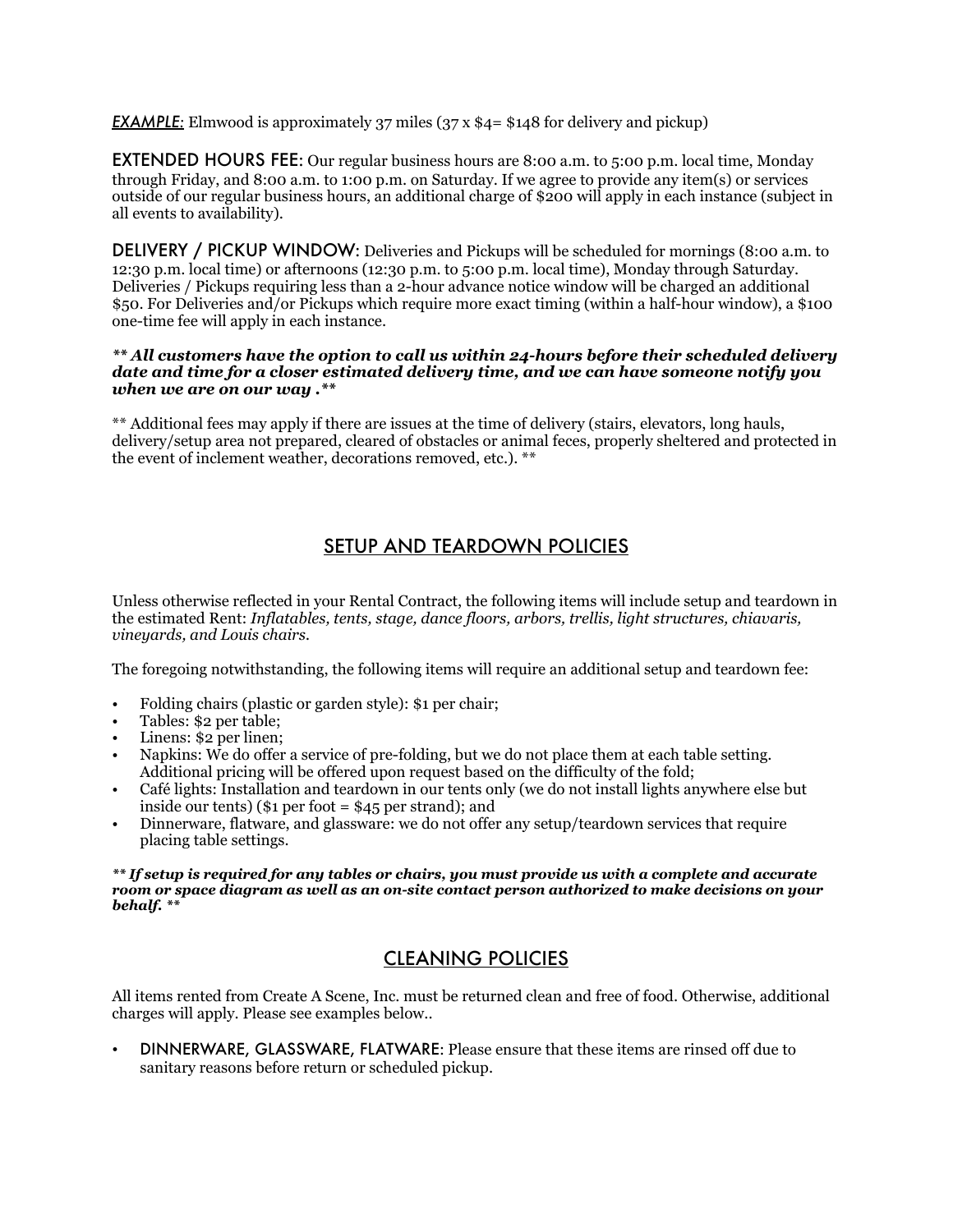- LINENS: Please shake out all linens before placing them into bags. **Wet or damp linens must be completely dried before placing into linen bags to prevent mold and/or mildew.**
- CONCESSION ITEMS: Please ensure that all food particles are removed from each machine (example: popcorn)
- GRILLS AND GRIDDLES: Please ensure that all cooking equipment is cleaned out upon return or scheduled pickup
- INFLATABLES: Please ensure that all inflatables are wiped clean as much as possible (sand, grass, mud, etc.)
- FOLDING CHAIRS: Please ensure that all chairs are free of mud, grass, and other dirt, debris, food and contaminants.

*TENTS:* Please ensure that all floral arrangements, tape, staples, trash, decorations and other items are removed from all tents and other temporary structures prior to our arrival (please also refrain from using candles with wax, tape or staples, or hanging anything inside our tents with the exception to the poles).

\*\* If the items above are returned and require additional cleaning, an additional cleaning fee will be charged based on the equipment used, and the amount of labor required. \*\*

# TABLES AND CHAIR POLICIES

- Table and Chair rentals do not include setup and teardown unless it is a specialty item. Please see our setup and teardown fees above.
- All Tables must be properly taken down (collapsed) and returned complete, reasonably free of dirt, debris and contaminants, and otherwise in good order, condition and repair, rental-ready, to their original delivery location.
- All Chairs must be properly taken down (collapsed), stacked onto chair carts (if provided), and returned complete, reasonably free of dirt, debris and contaminants, and otherwise in good order, condition and repair, rental-ready, to their original delivery location.
- *CHIAVARI AND VINEYARD CHAIRS:* Normally, standard setup and teardown fees are included in the Rent, but if a customer needs to take any of these items down without our assistance, all chiavari pads must be removed and placed into nylon bags provided by Create A Scene, Inc. Vineyard chair pads must remain attached, but placed against the backs of chairs to help protect chairs when stacking. All chiavari chairs must have the protective chair cover replaced and ready for pickup in stacks of  $7$ .

## DINNERWARE, FLATWARE, AND GLASSWARE POLICIES

Customers are responsible for rinsing all dinnerware, flatware, and glassware items for sanitary reasons. Here are some helpful tips for repackaging your items after use to prevent any breakage ...

• *DINNERWARE CRATES:* Please keep the plastic liner inside each crate, as doing so will help protect the rented items from breakage and serve as a moisture and leak barrier.

• *FLATWARE:* Please place all rinsed flatware into any bus tubs provided by Create A Scene, Inc. and separate all utensils by type.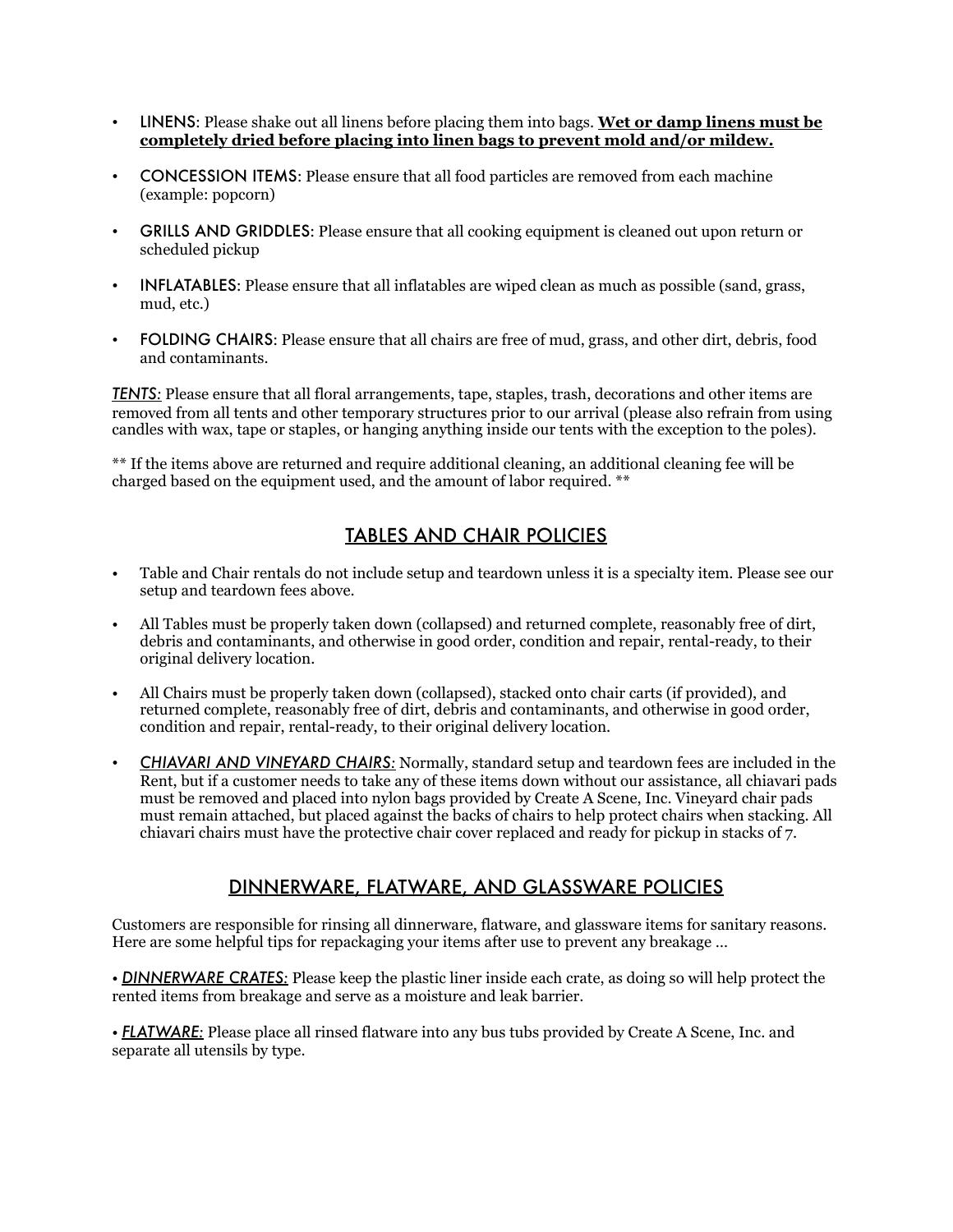• *GLASSWARE:* Please empty any excess liquids, dry the items, and place them upside down back into the plastic racking provided by Create A Scene, Inc. If different types of glassware were rented, please place each glassware type in its designated crate.

## LINEN POLICIES

Customers are not responsible for laundering any rented linens (please do not do so). Here are some helpful tips for tearing down your linens and preventing any damage:

- Linens should be free of candle wax, holes, burns, or ink, shaken out and placed into nylon bags provided;
- Customers are responsible for any damages due to negligence (even if LDW applies), and will be charged the full replacement cost of any linen damaged as a result of negligence;
- If linens are wet, please allow time to let them air dry before placing into the nylon bags, as this will prevent mildew (**REPACKING OF LINENS THAT ARE WET OR DAMP WILL RESULT IN MOLD AND/OR MILDEW, FOR WHICH YOU WILL BE LIABLE, EVEN IF YOU HAVE PURCHASED LDW**);
- Plastic skirting clips (standard and wide options available) are sent with skirting orders that require them. If they are not returned to Create A Scene, Inc. upon the expiration or termination of your rental, you will be charged for their full replacement cost.
- We ask that hangers be returned for recycling.

#### HELIUM TANK POLICIES

With respect to helium rentals, the rented item is the helium cylinder, which must be returned to Create A Scene, Inc. complete and in good order, condition and repair in order to avoid being charged for its replacement cost. The purchased item is the helium gas that fills the rented helium cylinder. All tank prices include tank rental, helium purchase, and applicable taxes.

- Sizes available: small-40cf, medium- 60cf, large-80cf, XL-200cf
- All charges are final, there are no refunds for helium not used.
- Each tank rented will come with 1-nozzle
- Tank rental per month is \$19.80 (this is an additional fee on the initial price of the helium and tank rental).

# CONCESSION EQUIPMENT POLICIES

Concession equipment may be damaged during, or malfunction as a result of, transportation. It is the customer's responsibility to carefully review all safety instructions and manuals provided or made available in connection with such equipment, to carefully examine and test such equipment upon its delivery to the event site, and to notify us of any issues within 30 minutes of its arrival. In all other events, we will assume such items are in good working order.

We sell concession supplies individually and in bundles including:

• Popcorn Bundles (popcorn packets (including oil, butter, salt) and bags for 50 people)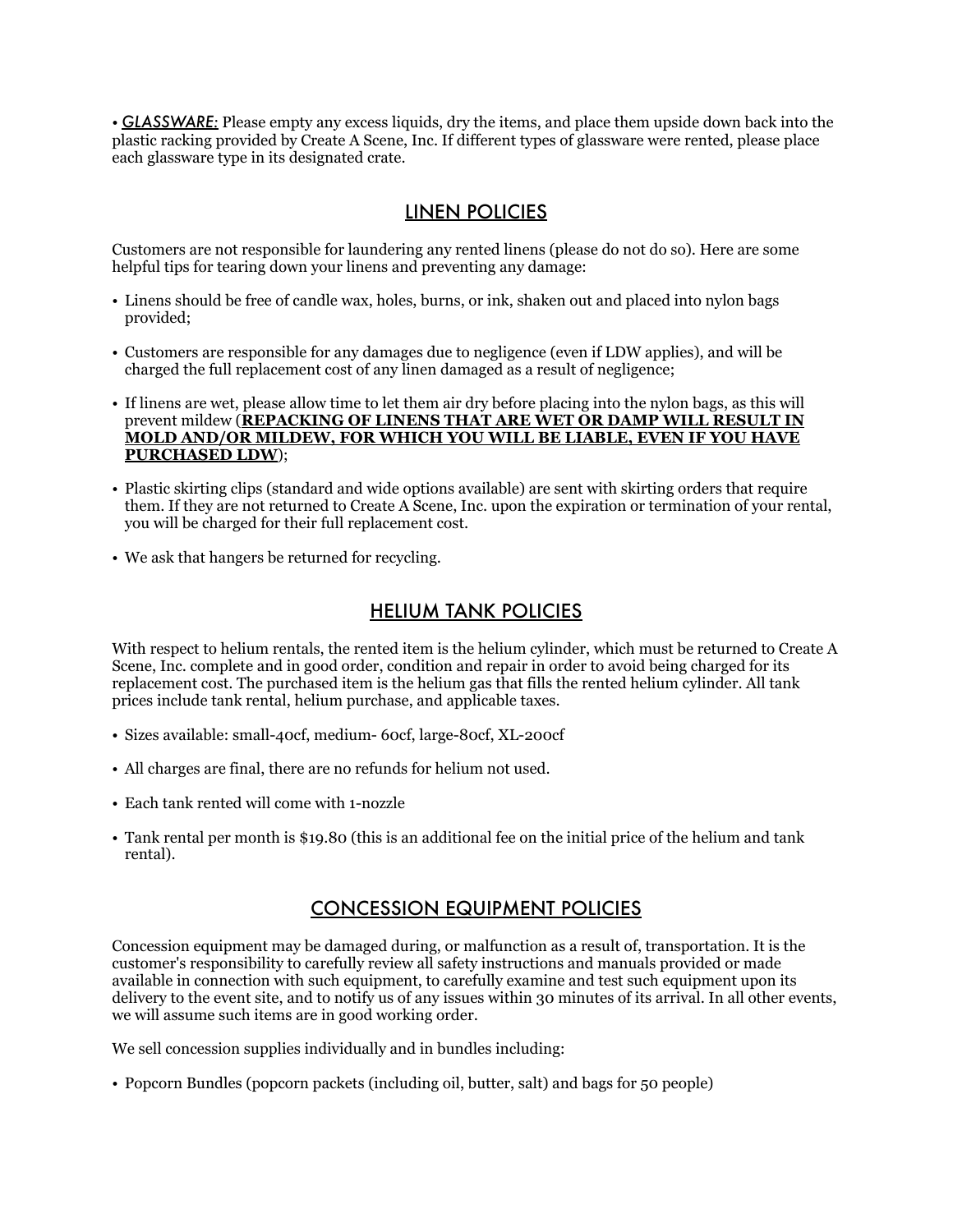- Cotton Candy Bundles (Flavor: 1-Blue Raspberry or 1-Pink Vanilla floss sugar and cones for 50 people)
- Snow Cone Bundles (Flavor: 1-Blue Raspberry, 1-cherry, 1-Lemon-Lime, 1-grape, or 1-orange syrup, 1 white pump that must be returned after rental- or charge may incur, and cones for 50 people)

Please make sure that all loose food items are removed from all rented items upon pickup by or return to Create A Scene, Inc.

EXAMPLES: Popcorn removed; cotton candy bowl wiped out; ice removed from snow cone machine.

## INFLATABLE AND BOUNCE HOUSE POLICIES

Customers will be responsible for calling JULIE within 14 days, and no later than 2 business days prior of setting up the inflatables whether the customer will be doing a pickup/return or having us deliver and pickup. As part of our tailgate delivery/pickup, the inflatables will just be dropped off in the general location of setup.

- Inflatables are reserved on a first come, first served basis, by making a deposit or full payment;
- 25% deposit is non-refundable in all events;
- If inflatables are returned excessively dirty, we reserve the right to charge an additional cleaning fee based on the extra amount of labor required;
- For pickup/returns, please verify with Create A Scene, Inc. personnel what type of vehicle is needed to transport the inflatable. Most inflatables when rolled up require at least a standard pickup truck bed, and can weigh between 200-400 lbs.
- **\* See our Tent Policies below for additional requirements.**
- **\*\* Please see our inflatable guidelines, for any questions or concerns regarding inflatables. \*\***

# TENT POLICIES

For all tent orders, the customer will need to provide Create A Scene, Inc. with an aerial diagram from Google Earth showing the preferred placement of the tent(s), complete our tent evacuation form, and provide to us complete and accurate copies of any and all tent permit(s) and/or other related authorization(s). Create A Scene, Inc. contact JULIE for all tent installations performed by Create A Scene, Inc., but we will need to have a designated site contact person for any questions about the installation site.

Tent requests received by Create A Scene, Inc. less than 7-days prior to any requested delivery and/or installation, are considered to be "last minute rush orders" and will require payment of a rush order fee. Any tents that require staking, must be reserved at least three business days in advance of the requested delivery/installation date, as JULIE requires at least 2 full business days to survey and mark the delivery/ installation site prior to driving stakes. Please see http://www.illinois 1call.com/ for more information.

Our tents are high quality, but they are not guaranteed to be waterproof, leakproof or weatherproof. **TENTS AND OTHER TEMPORARY STRUCTURES (E.G ., INFLATABLES) RENTED FROM CREATE A SCENE, INC. ARE NOT TO BE USED AS PROTECTION FROM, AND SHOULD BE EVACUATED IN THE EVENT OF, SEVERE WEATHER.** Please also take the necessary precautions to protect any personal, electronic, perishable or valuable items placed in or under any tent(s), as Create A Scene, Inc. will not be responsible for those items.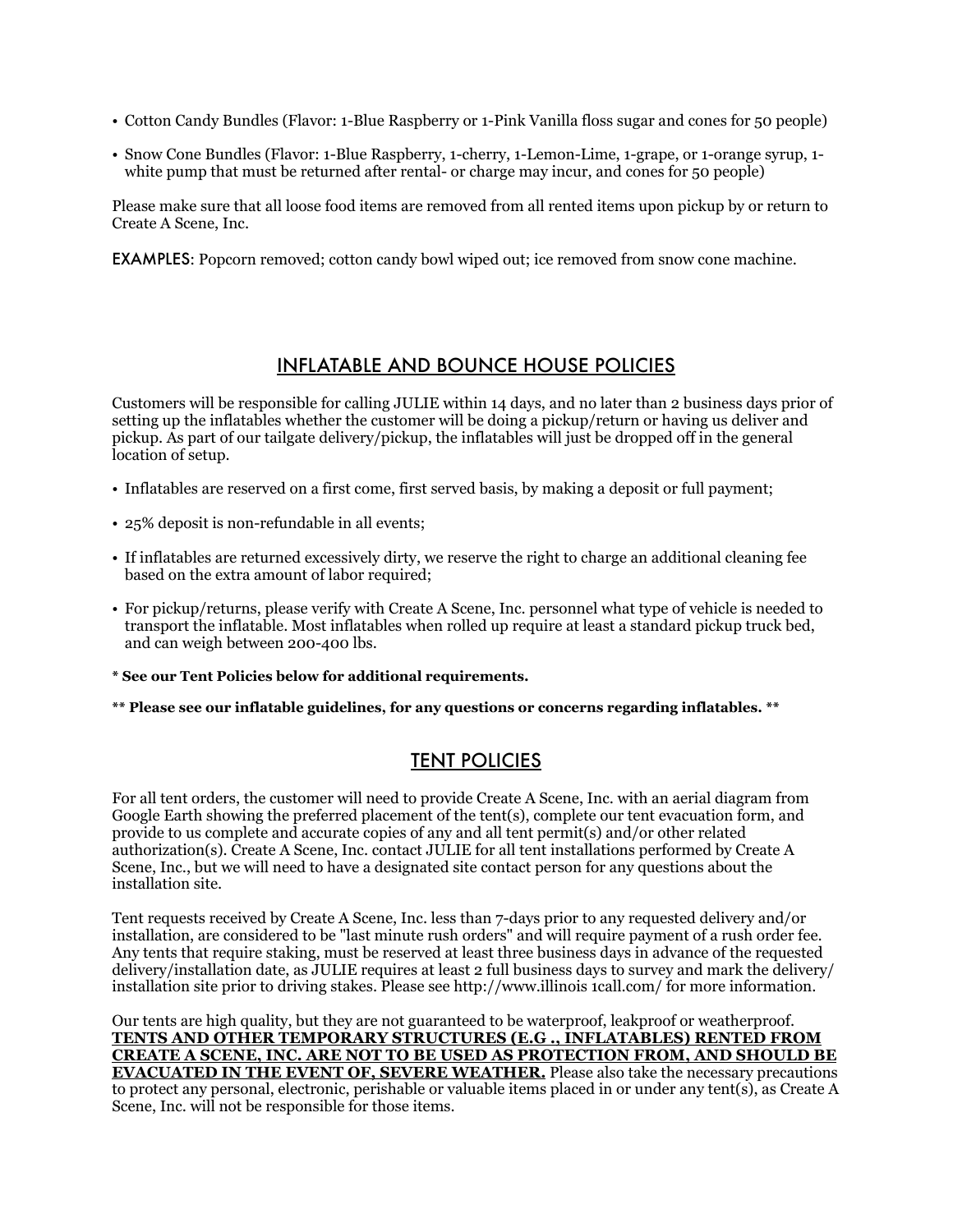#### CLIENT INSTALLED LIGHTING AND DÉCOR:

We ask that customers refrain from use of tape, glue, rivets, nails, staples, or any type of adhesive to secure décor to tent vinyl pieces, poles, wires or frames. Zip ties are fine on poles and frames provided such ties are completely removed prior to the scheduled arrival of our retrieval personnel in connection with the expiration of your rental. Please **DO NOT STAIN, ATTEMPT TOWASH, PUNCTURE, REPOSITION, MODIFY OR OTHERWISE DAMAGE ANY TENT, OTHER TEMPORARY STRUCTURE, SUPPORTING STRUCTURE, SIDEWALL OR ANCHORING OR SECUREMENT DEVICE.** 

Any and all decor not ordered through Create A Scene, Inc. but added to any tent rented from Create A Scene, Inc. must be removed prior to the scheduled arrival of our retrieval personnel in connection with the expiration of your rental.

#### ANCHORING A TENT:

Appropriate anchoring methods will be evaluated for each job.

#### INSTALLATIONS:

**ASPHALT:** Tents can be erected on asphalt in some cases, but additional time and labor will generally be required in order to repair the asphalt after removal of the tent(s). To secure the tent(s), we typically drive iron stakes, each of which is approximately 3 feet (36 inches) long and 1 inch in diameter through the surface on which the tent is placed. After removal of the tent, we fill approximately 90% of each hole with sand or pea gravel, and the remainder with ready-mix asphalt. The additional cost of doing so is \$5.00 USD per hole.

*CONCRETE:* When a tent is installed on a concrete surface, we drill holes through the concrete and screw in eye-bolts. Guide ropes secured to the eye-bolts anchor the tent. After removal of each tent, we will repair each hold at an additional cost of \$10 per hole.

WATER BARRELS: Water barrels can be used in lieu of staking and/or anchoring as described above for our 20'x20' frame tents, but anything larger will require staking. If water barrels are used, the customer will be responsible for providing an on-site water source and a hose long enough to reach all barrels once in place.

At least 72 hours before your scheduled rental in each instance, you must: (a) obtain the express written approval of the owner of the site to the means and methods of installation (and if applicable, repair) of each tent and other temporary structure (if any) rented from Create A Scene, Inc.; and (b) deliver a complete and accurate copy of such approval to Create A Scene, Inc.

#### PERMITS:

It is the responsibility of the customer to obtain and pay for any and all necessary inspections, licenses and permits and approvals (collectively, "Authorizations"), including those to be provided by local permitting and licensing authority(ies) (e.g ., applicable building inspectors, building permit authorities and fire departments) without material exception, qualification or limitation, at least 2 weeks prior to the scheduled delivery/installation date of each tent or other temporary structure rented from Create A Scene, Inc. Obtaining and maintaining all such Authorizations for the duration of the rental will remain the responsibility of the customer at all times. We must receive a complete and accurate original (or copy) of the appropriate tent permit for each tent rented from Create A Scene, Inc. not less than 24 hours prior to commencement of the delivery window with respect to your rental. If you fail to timely provide all of the above referenced Authorizations (including without limitation, the subject tent permit(s)) at least 24 hours prior to commencement of your delivery window, we reserve the right to cancel and/or postpone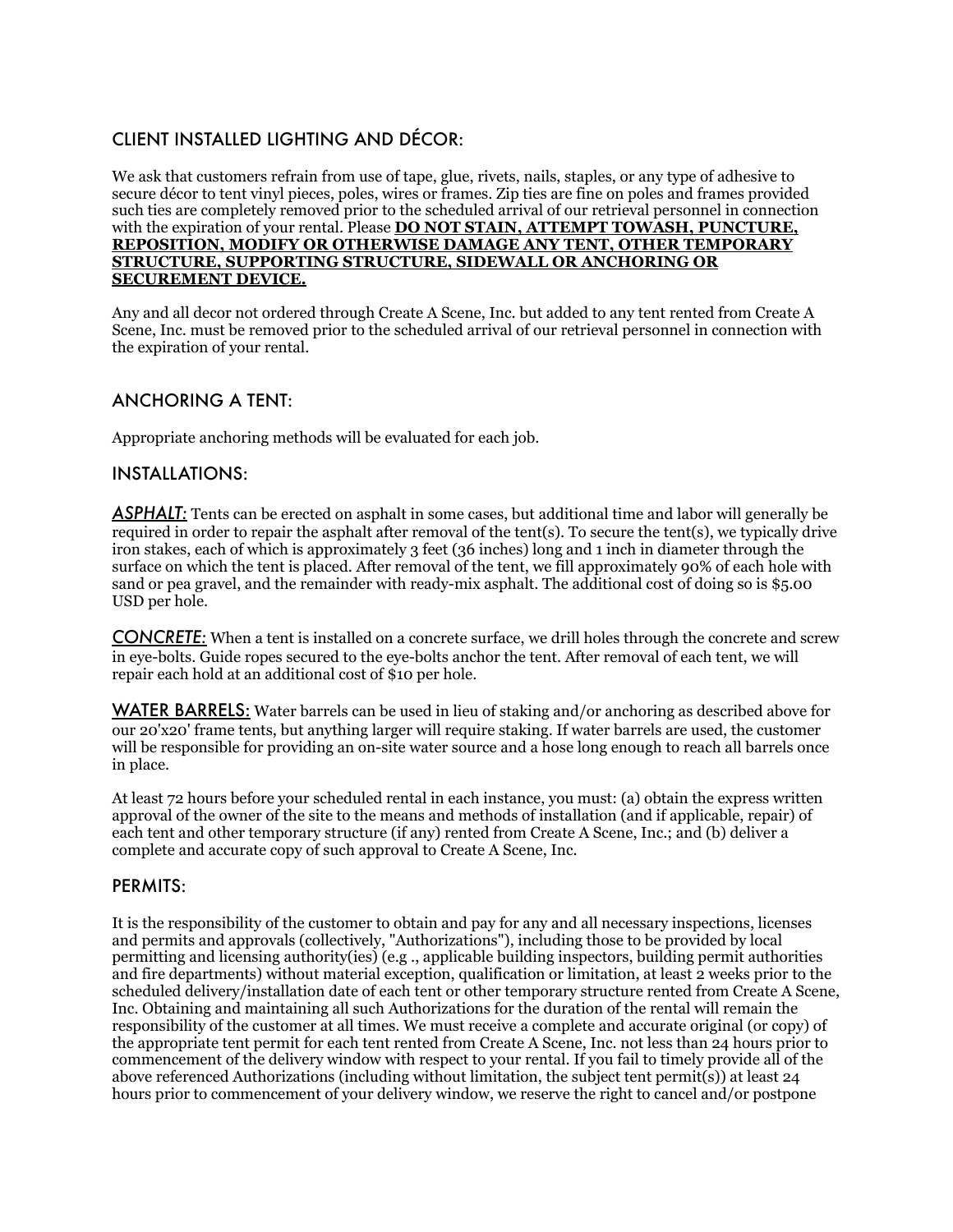delivery and/or installation of the subject tent(s) and/or other temporary structure(s). Please see http:// www.peoriagov.org/fire-department/fire-fees-and-permits/ for more information.

#### JULIE PROCEDURE:

Illinois State Law requires all tent installers to contact JULIE (Joint Utility Locating Information of Excavators) before a tent is installed. We typically call JULIE the Wednesday prior, the week of your install. The locators generally arrive within 2 business days to mark the area of the tent.

We recommend that customers: (a) place white flags to mark where the tent is to be placed; and (b) clearly and properly mark all private underground sprinklers, utilities and other improvements that might be damaged in connection with the installation of the tent(s) or other temporary structure(s). We will not be responsible for any damage to underground lines or other improvements (including sprinkler systems) that are not clearly and properly marked above the ground surface.

\*\* We supply white flags at either location, for no additional charge .\*\*

#### UNDERGROUND UTILITIES AND SPRINKLER LINES:

Customers are solely responsible for identifying and marking all private underground lines, utilities and other improvements. Customers assume full responsibility and liability for damage to such lines, utilities and improvements, and agree to hold harmless and indemnify Create A Scene, Inc. with respect to the same.

#### PREPARATION FOR TENT INSTALLATION AND TEARDOWN:

For a traditional tent, the first step our crews take upon installation is to spread the tent out flat on the ground in the area where it will be erected. It is important that the customer has cleared the area of any obstructions before Create A Scene, Inc. installers arrive at the installation site. This includes any and all overhead obstructions as well. Tent peaks can range between 20'-25' tall. After an event, the tent must be completely empty before we can take it down. If our crew must clear the site before installation and/or removal of any tent(s), additional fees will apply.

All tent rental charges include standard labor to install and remove each tent. Non-standard installations and/or removals (for example, short time windows and/or working around obstacles such as pools, decking, terraces, landscaping, etc.), if agreed to by Create A Scene, Inc., will require payment of additional charges based primarily on the time, materials and labor required.

## DAMAGE TO A TENT:

Customers are solely and exclusively responsible for any and all damage to items rented from Create A Scene, Inc. for the entire period from the time such items leave Create A Scene, Inc. possession until such items are returned to and accepted by Create A Scene, Inc. By way of example (and not by way of limitation), each customer assumes all responsibility for damage resulting in connection with attaching items to tent frames, cooking and use of open flames in or near to any tent(s), and use of heaters and heat sources in or near any tent(s).

HAZARDOUS CONDITIONS: Hazardous conditions (including weather) may make it necessary to postpone or cancel one or more rentals or related activities and/or evacuate one or more items rented from Create A Scene, Inc. By way of example (and not by way of limitation):

*POSTPONEMENT / CANCELLATION:* Anything to the contrary set forth in these policies notwithstanding, we reserve the right to postpone and/or cancel any rental, delivery, installation and/or removal of any tent(s) or other temporary structure(s) in the event weather or other conditions or circumstances render the same unsafe or unduly hazardous, in our sole discretion.